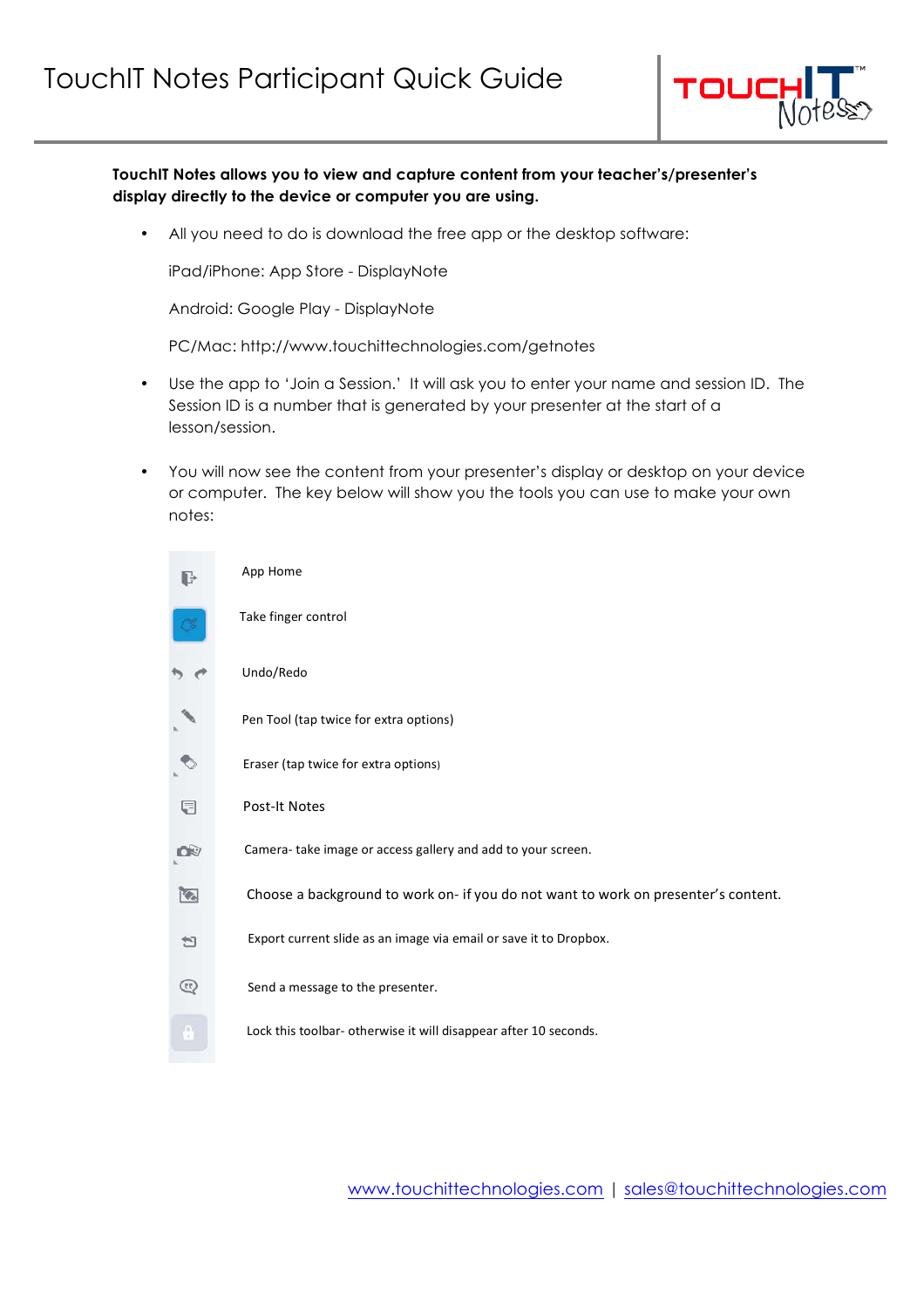

• When you use any of the app tools you will automatically start to create your own slide and will no longer be with the live feed. Simply hit the icon below in the top right of your screen to save your work and re-join the live feed.



If you have not made notes but want to take a screen grab of the content, simply hit the capture button in the top right of your screen to capture a slide:



- If the presenter/teacher saves any slides they will also save for you on your device.
- **Collaborate:** At any time you may be asked to collaborate with the presenter. You will receive a message on screen to notify you. You can use your pen tool and camera tool to add notes and images to the lesson content. These will be seen by everyone in the session.
- **View Screen:** The presenter may select to view your device screen on the large display at any time during the session. iOS users can also share a different app or their device homescreen to the display using the AirPlay function on the device **(your presenter must have this function enabled on their licence.)**
- **Saved Slides:** When the session is over all the slides are saved in the app with a date stamp. You can review and edit these in the app by selecting the Content folder on the app home screen:



Slides can also be exported from the app vie email or to Dropbox (if you are on a desktop you will be prompted to save).